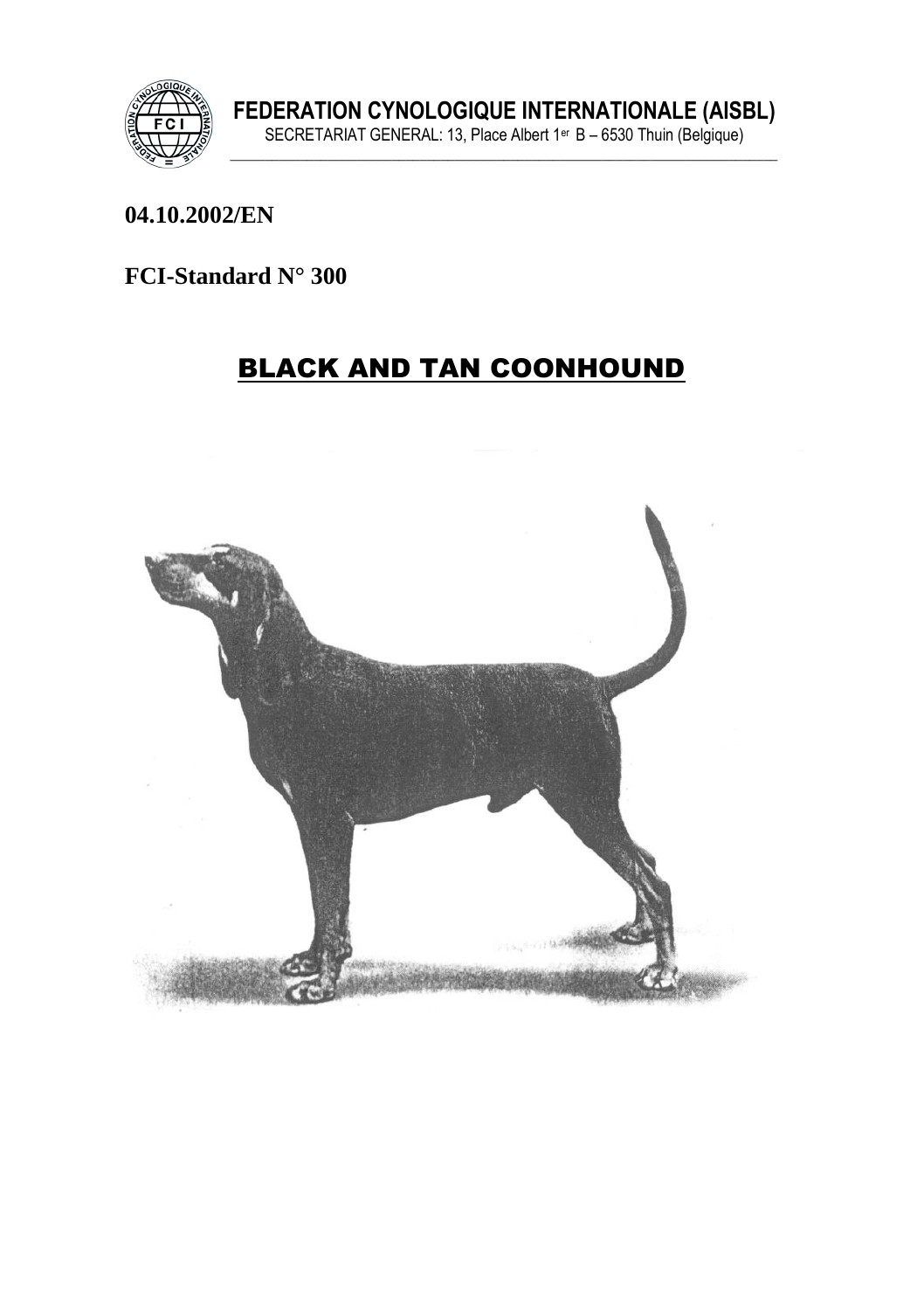**ORIGIN**: USA.

#### **DATE OF PUBLICATION OF THE OFFICIAL VALID STANDARD**: 30.01.1991.

#### **UTILIZATION**: Hound.

| <b>FCI-CLASSIFICATION:</b> |                        | Group 6 Scent hounds and related |
|----------------------------|------------------------|----------------------------------|
|                            |                        | breeds.                          |
|                            |                        | Section 1 Large-sized hounds.    |
|                            | Without working trial. |                                  |

**GENERAL APPEARANCE** : The Black and Tan Coonhound is first and fundamentally a working dog, a trail and tree hound, capable of withstanding the rigors of winter, the heat of summer, and the difficult terrain over which he is called upon to work. Used principally for trailing and treeing raccoon, the Black and Tan Coonhound runs his game entirely by scent. The characteristics and courage of the Coonhound also make him proficient on the hunt for deer, bear, mountain lion and other big game. Judges are asked by the club sponsoring the breed to place great emphasis upon these facts when evaluating the merits of the dog. The general impression is that of power, agility and alertness. He immediately impresses one with his ability to cover the ground with powerful rhythmic strides. Considering their job as a hunting dog, the individual should exhibit moderate bone and good muscle tone. Males are heavier in bone and muscle tone than females.

#### **IMPORTANT PROPORTIONS**:

- Measured from the point of shoulder to the buttocks and from withers to ground the length of body is equal to or slightly greater than the height of the dog at the withers.
- Height is in proportion to general conformation so that the dog appears neither leggy nor close to the ground.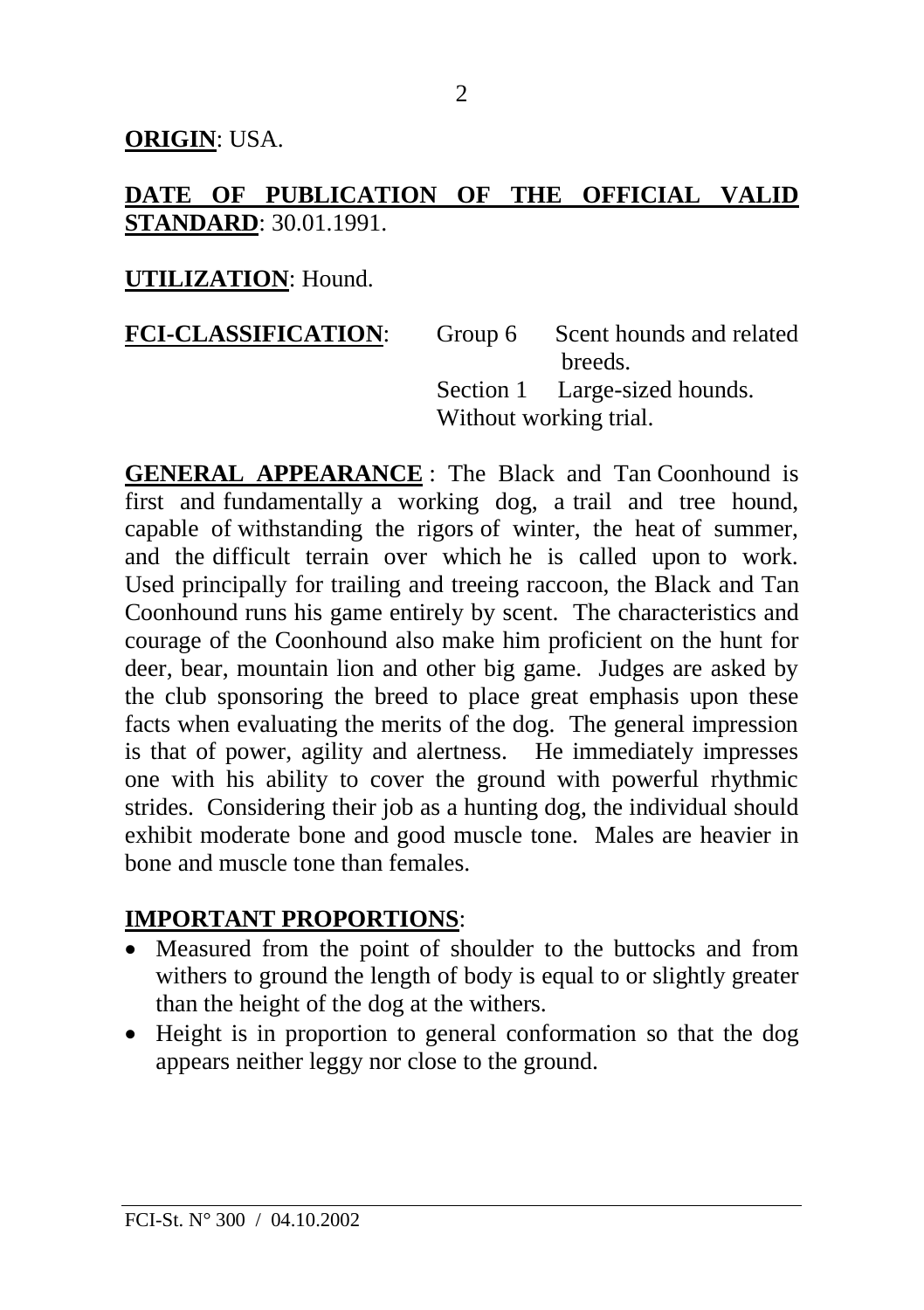**BEHAVIOUR/ TEMPERAMENT:** Even temperament, outgoing and friendly. As a working scent hound, must be able to work in close contact with other hounds. Some may be reserved but never shy or vicious. Aggression toward people or other dogs is most undesirable.

**HEAD**: The head is cleanly modelled. From the back of the skull to the nose the head measures from 9 to 10 inches in males and from 8 to 9 inches in females.

Expression: Is alert, friendly and eager. The skin is devoid of folds.

#### CRANIAL REGION:

Skull Tends toward oval outline. Viewed from profile the line of the skull is on a practically parallel plane to the foreface or muzzle. Stop: Medium stop occurring midway between occiput bone and nose.

## FACIAL REGION:

Nose: Nostrils well open and always black.

Flews: The flews are well developed with typical hound appearance. Teeth: Fit evenly with scissors bite.

**EYES**: Are from hazel to dark brown in colour, almost round and not

deeply set.

**EARS**: Are low set and well back. They hang in graceful folds, giving

the dog a majestic appearance. In length they extend naturally well beyond the tip of the nose and are set at eye level or lower.

**NECK**: The neck is muscular, sloping, medium length. The skin is devoid of excess dewlap.

# **BODY**:

Back: The back is level, powerful and strong. Chest: Chest reaches at least to the elbows.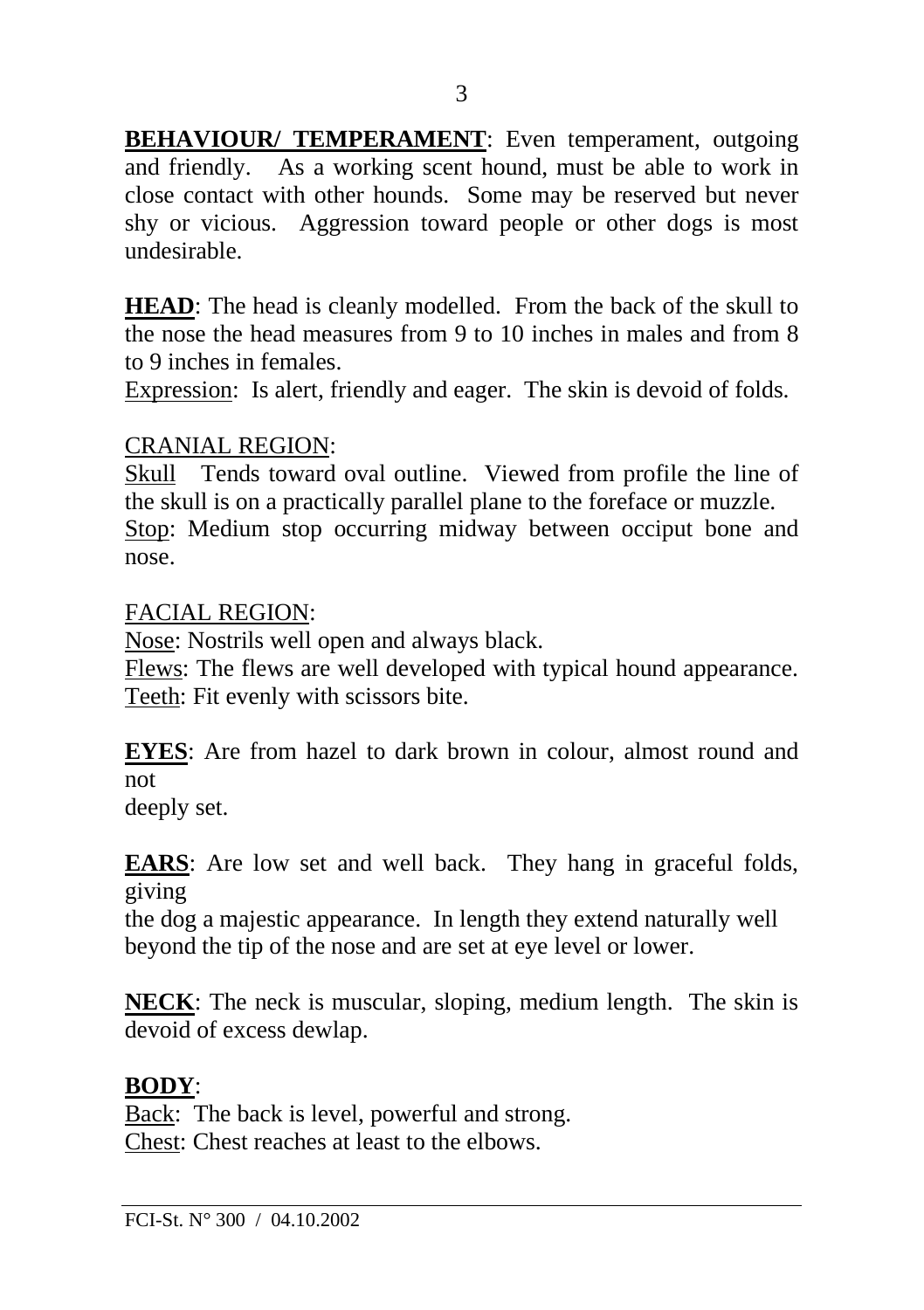Ribs: The dog possesses full, round, well sprung ribs, avoiding flatsidedness.

**TAIL**: Is strong, with base slightly below level of backline, carried free and when in action at approximately right angle to back.

#### **LIMBS**:

FOREQUARTERS:

General appearance: The forelegs are straight

Shoulder: Powerfully constructed.

Elbow: Turning neither in nor out.

Pastern: Strong and erect.

Forefeet: Are compact, with well knuckled, strongly arched toes and thick, strong pads.

## HINDQUARTERS:

General appearance: Quarters are well boned and muscled. From hip to hock long and sinewy, hock to pad short and strong. When standing on a level surface, the hind feet are set back from under the body and the leg from pad to hock is at right angles to the ground. Stifles and hocks: Well bent and not inclining either in or out. Hind feet: Are compact, with well knuckled, strongly arched toes and thick, strong pads.

**GAIT**: When viewed from the side, the stride of the Black and Tan Coonhound is easy and graceful with plenty of reach in front and drive behind. When viewed from the front the forelegs, which are in line with the width of the body, move forward in an effortless manner, but never cross. Viewed from the rear the hocks follow on a line with the forelegs, being neither too widely nor too closely spaced, and as the speed of the trot increases the feet tend to converge toward a center line or single track indicating soundness, balance and stamina. When in action, his head and tail carriage is proud and alert; the topline remains level.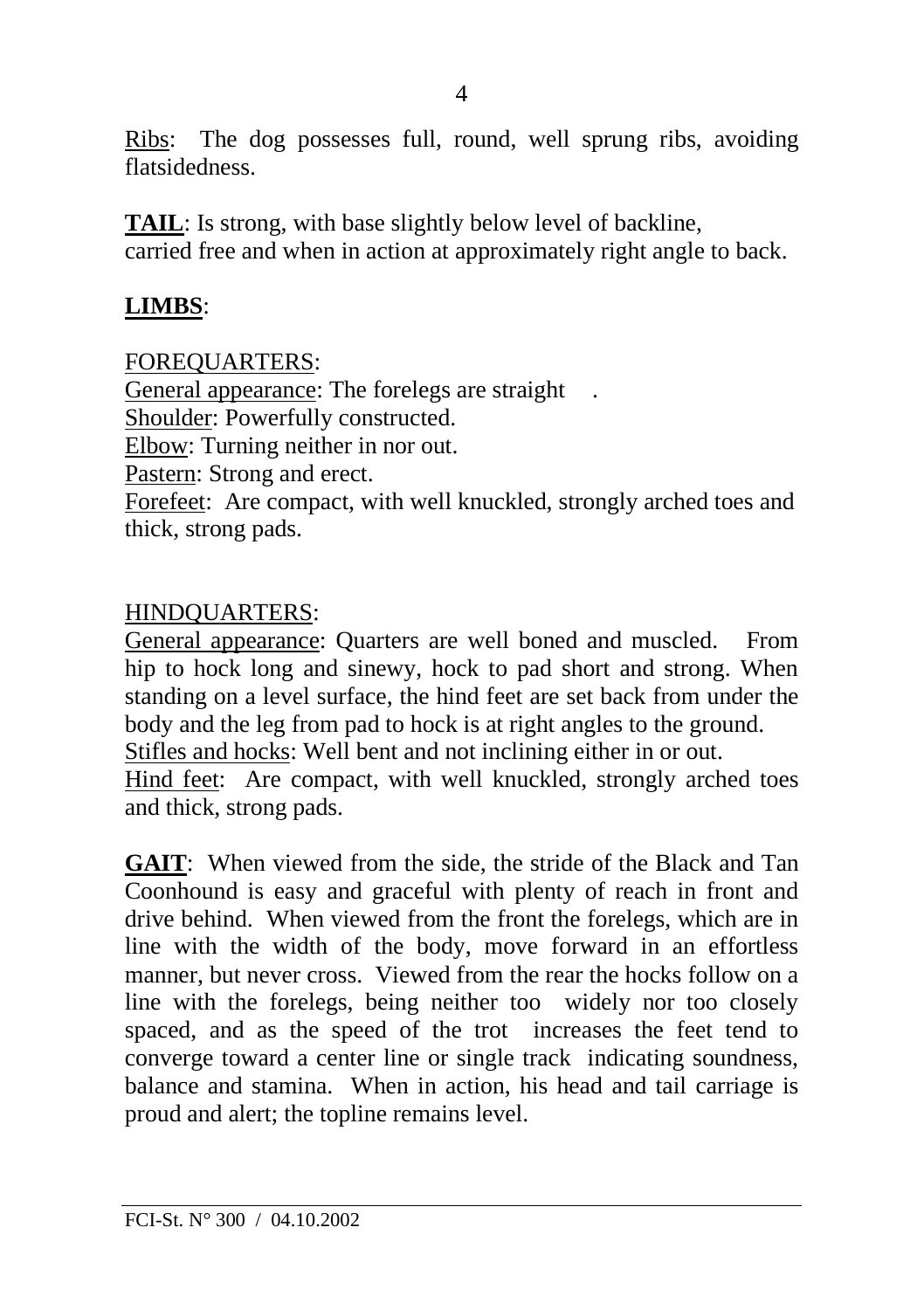# **COAT**

Hair : Short but dense to withstand rough going.

Colour: As the name implies, the colour is coal black with rich tan markings above eyes, on sides of muzzle, chest, legs and breeching, with black pencil markings on toes.

# **SIZE**:

Measured at the shoulder: Males 63, 5 to 68,5 cm (25 to 27 ins); Females 58 to 63, 5 cm (23 to 25 ins).

Oversized dogs should not be penalized when general soundness and proportion are in favour.

**FAULTS** : Any departure from the foregoing points should be considered a fault and the seriousness with which the fault should be regarded should be in exact proportion to its degree and its effect upon the health and welfare of the dog.

- Head: Excessive wrinkles.
- Bite: Excessive deviation from scissors bite.
- Eyes: Yellow or light eyes.
- Ears: Ears that do not reach the tip of nose and are set too high on the head.
- Hindquarters: Rear dewclaws.
- Feet: Flat or splayed feet.
- Colour: lack of rich tan markings, excessive areas of tan markings, excessive black coloration. White on chest or other parts of body is highly undesirable.
- Size: Undersize.

**Note** : Inasmuch as this is a hunting breed, scars from honourable wounds shall not be considered faults.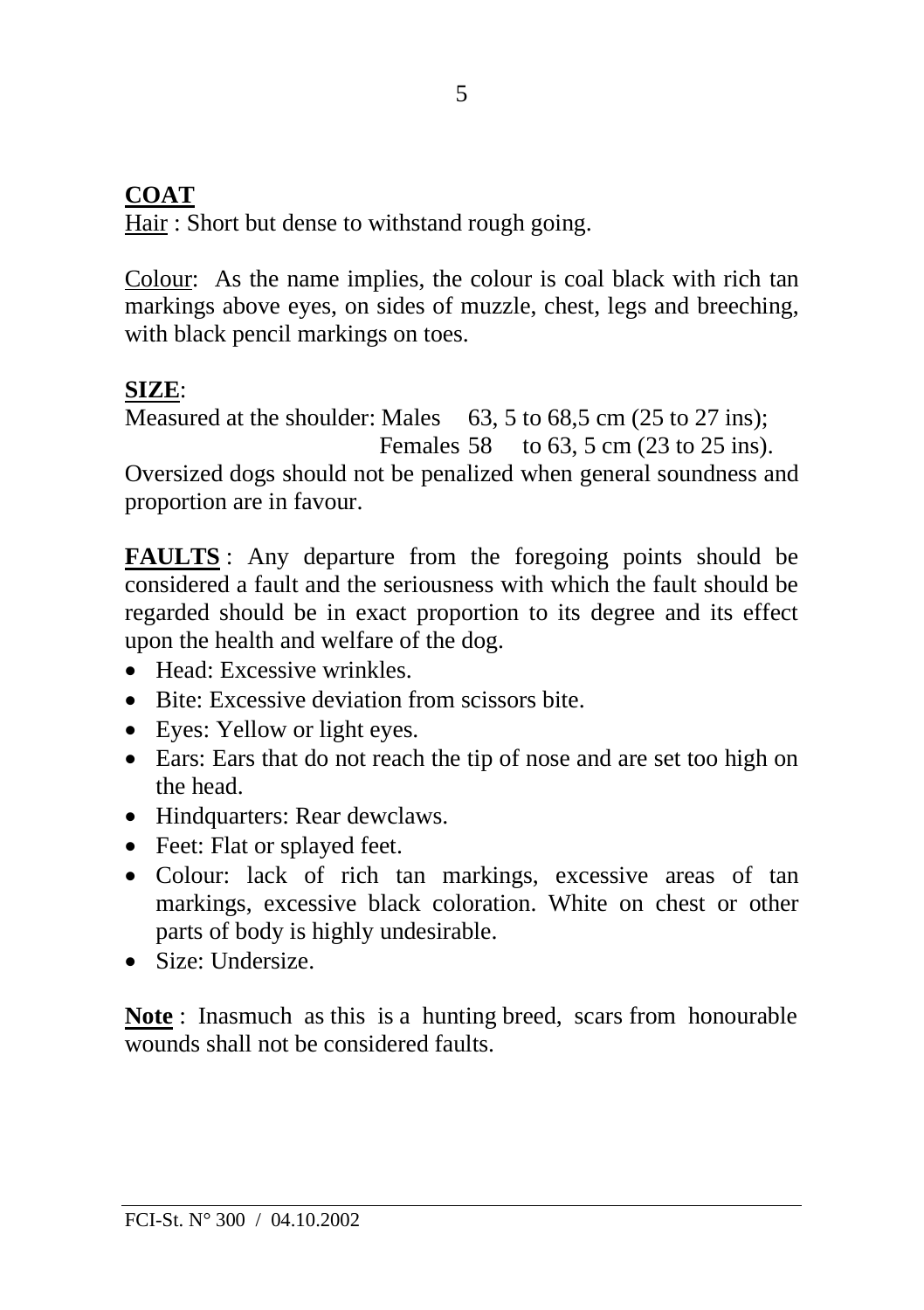# **DISQUALIFYING FAULTS**:

- Aggressive or overly shy dogs.
- Any dog clearly showing physical or behavioural abnormalities.
- A solid patch of white which extends more than one inch in any direction.

# **N.B.:**

- Male animals should have two apparently normal testicles fully descended into the scrotum.
- Only functionally and clinically healthy dogs, with breed typical conformation should be used for breeding.